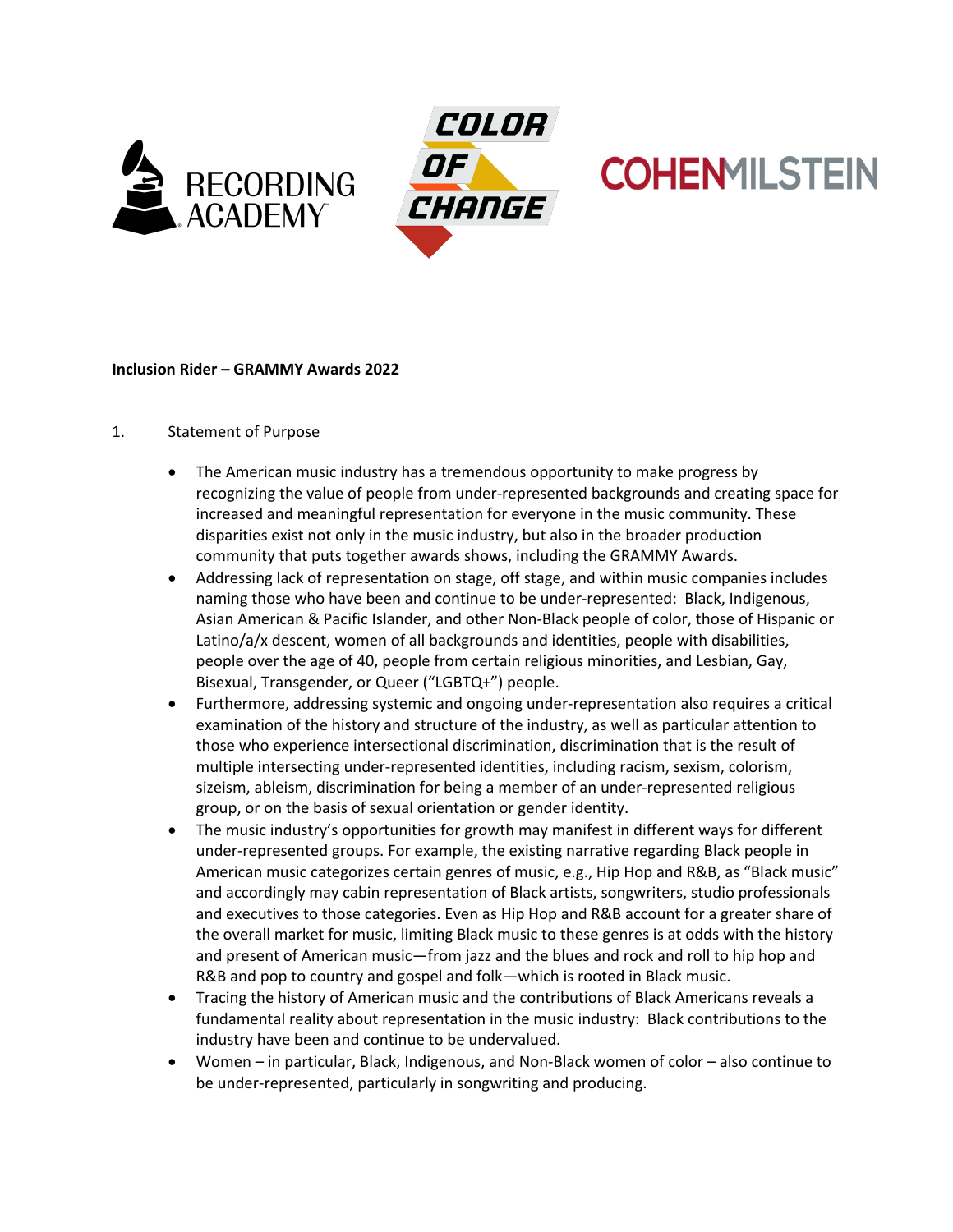- Under-representation and under-valuation in the music industry manifest in myriad ways, in the production of music industry events, in representation in certain awards categories, in the voting membership for important awards, and in the structure of recording industry contracts and agreements.
- Just as the shortcomings in the music industry are multi-faceted, so too must be the strategies for addressing those shortcomings. Using an Inclusion Rider tailored to major events for the music industry, including the Annual GRAMMY Awards Ceremony and the GRAMMY Awards Premiere Ceremony (individually, "Broadcast," together "Broadcasts"), is one such strategy, to improve representation on stage and behind the camera in the production of awards shows and other music industry events.
- The Recording Academy recognizes that it has an opportunity to improve hiring practices for the productions and events in which it is involved, and thereby seeks to deepen diversity, equity, inclusion, and accessibility by taking affirmative measures to consider diverse applicant pools, hire qualified individuals from under-represented backgrounds, and to hold itself accountable by gathering and reporting information and making meaningful contributions to support the hiring of people from under-represented backgrounds.
- Accordingly, the Recording Academy, as part of the #ChangeMusic initiative with Color Of Change, intends to utilize this Inclusion Rider ("Addendum") for all Broadcasts.

## 2. Definitions

- a. The term "supporting roles" is defined as SAG-AFTRA defines that term.<sup>1</sup>
- b. The term "Parties" means The Recording Academy and the Production Company.

c. The term "under-represented group(s)" encompasses people from communities that historically have been under-represented in the Broadcasts and includes people who identify as Black, Indigenous, Asian American & Pacific Islander, or Non-Black People of Color (including consideration of colorism), people of Hispanic or Latino/a/x descent, women of all backgrounds and identities, people with mental and/or physical disabilities, LGBTQ+ people, people 40 and older, people from religious or ethnic minority groups, and/or people having a combination of these attributes. As used in this Inclusion Rider, the term "under-represented" is both expansive and context-specific; it should and will be adjusted based on available data for the positions in question (e.g., different identities may be under-represented for different types of positions involved in the Broadcast).

d. The term "event location" refers to the physical location(s) where the Broadcast at issue (e.g., the GRAMMY Awards ceremony and the GRAMMY Awards Premiere Ceremony, GRAMMY Salute Specials) is being held. "Event location" may consist of multiple locations and should include all sites where the on-stage and off-stage personnel, including crew, is working and from where the Broadcast is being produced.

<sup>&</sup>lt;sup>1</sup> The definition of "supporting roles" should not impact production authenticity or sovereignty; one way to ensure that, although not the only option, is to use the breakdowns available at SAG-AFTRA for minor roles.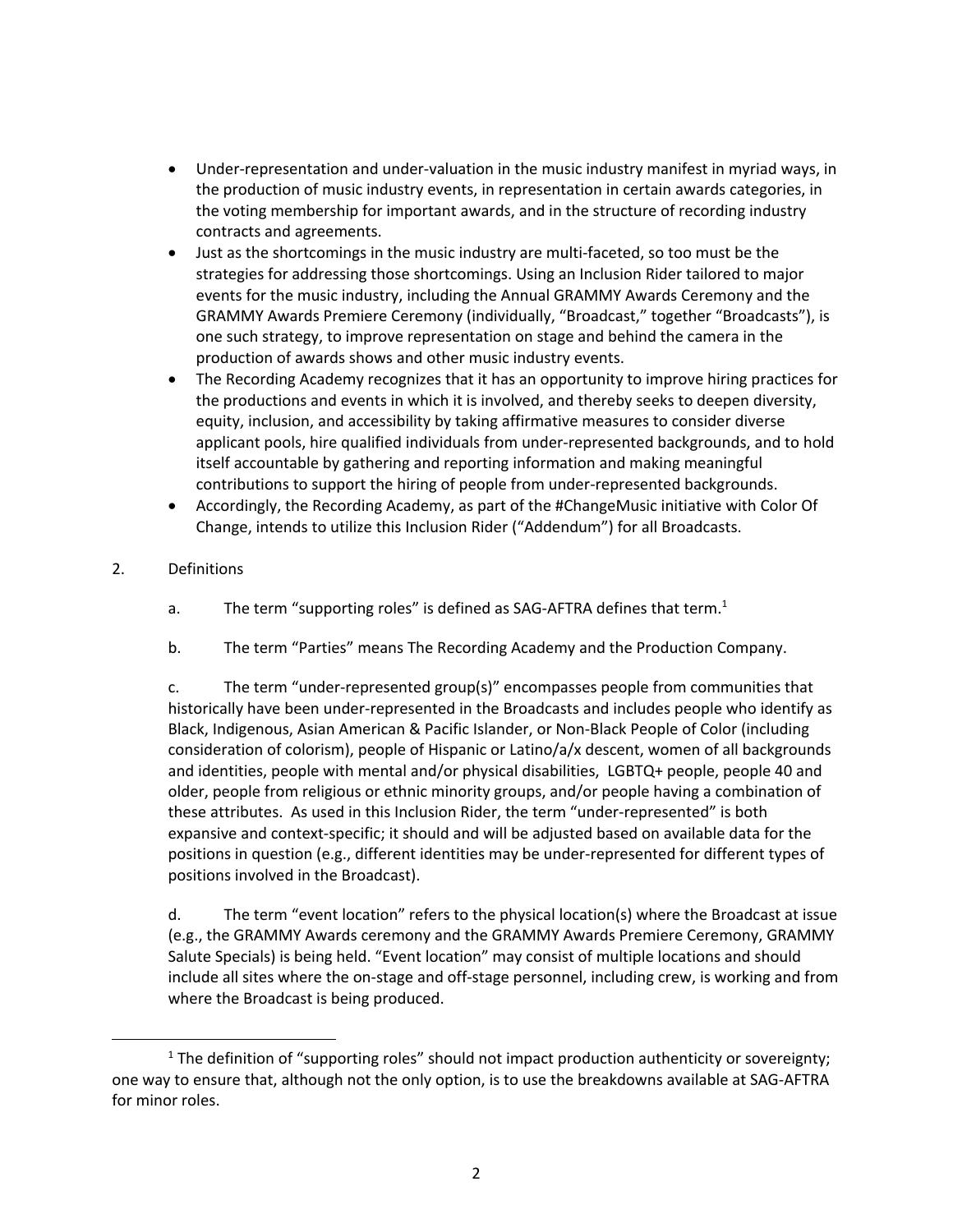#### 3. Recruitment, Audition & Interview Objectives

a. Evaluation: Before the production process, or as early in that process as is feasible, the Executive Producer and/or other appropriate members of the Senior Production Team and relevant members of the Senior Staff ("Senior Leadership Team") shall consider where the Broadcast presents opportunities for casting and hiring individuals from under-represented backgrounds, including a deliberate effort to consider those who may have been affected by intersectional discrimination. The quality and authenticity of the Broadcast shall be maintained. This evaluation should include on-stage and off-stage positions. As part of the evaluation process, the Senior Leadership Team shall examine any available data regarding any underrepresentation in any positions on the Broadcast, with the goal of tailoring recruitment efforts to address any underrepresentation.

b. Benchmarks: The Senior Leadership Team should set benchmarks or targets for qualified individuals from under-represented backgrounds who are considered for positions and who are hired into positions. The Senior Leadership Team will treat these benchmarks for recruiting and hiring as flexible goals, reflecting efforts for progress over time. They are not quotas. Further, the Senior Leadership Team will ensure that only qualified candidates are hired. *See* ¶ 4. In setting benchmarks, the Producer should seek guidance from experts at the Warner Music/Blavatnik Center for Music Business ("Warner/Blavatnik Center")<sup>2</sup> and counsel, and also should consider: (a) the geographic location of Broadcasts, including local, state, or national demographics; (b) the composition of the pool of qualified candidates; (c) recent similar productions; and (d) any other relevant factors. In addition to the Warner/Blavatnik Center, the Producer should consider partnering with other industry-specific organizations whose mission is to increase representation of individuals from under-represented identities in the music and/or broader entertainment industry.

c. Recruiting Plan: The Executive Producer and/or other appropriate members of the Senior Production Team and relevant members of the Senior Staff shall develop a plan to identify, invite and encourage individuals from under-represented backgrounds to seek roles in the Broadcast (the "Recruiting Plan"). This may involve outreach to applicable unions and guilds as well as organizations whose missions involve identifying opportunities for those from underrepresented backgrounds and should involve a deliberate effort to consider those who may have been affected by intersectional discrimination, e.g., Black, Indigenous, or Non-Black women of color.

d. On-Stage: As part of the Recruiting Plan, the Senior Leadership Team will aim to deepen and expand candidate pools for the following "On-Stage Positions"—Background Performers, Presenters, Performers, and Host, and any supporting roles—for the Broadcast to ensure that qualified candidates from under-represented backgrounds can audition and/or are considered for each role. See below for discussion of each category. The selection or audition process should include an awareness of intersectional discrimination, and in particular, a deliberate

 $2$  In addition to relying on the Warner/Blavatnik Center, the Parties could also rely upon human resources and/or DEIA professionals. See Hollywood Inclusion Rider Policy Implementation Guide & Resources, www.inclusionrider.org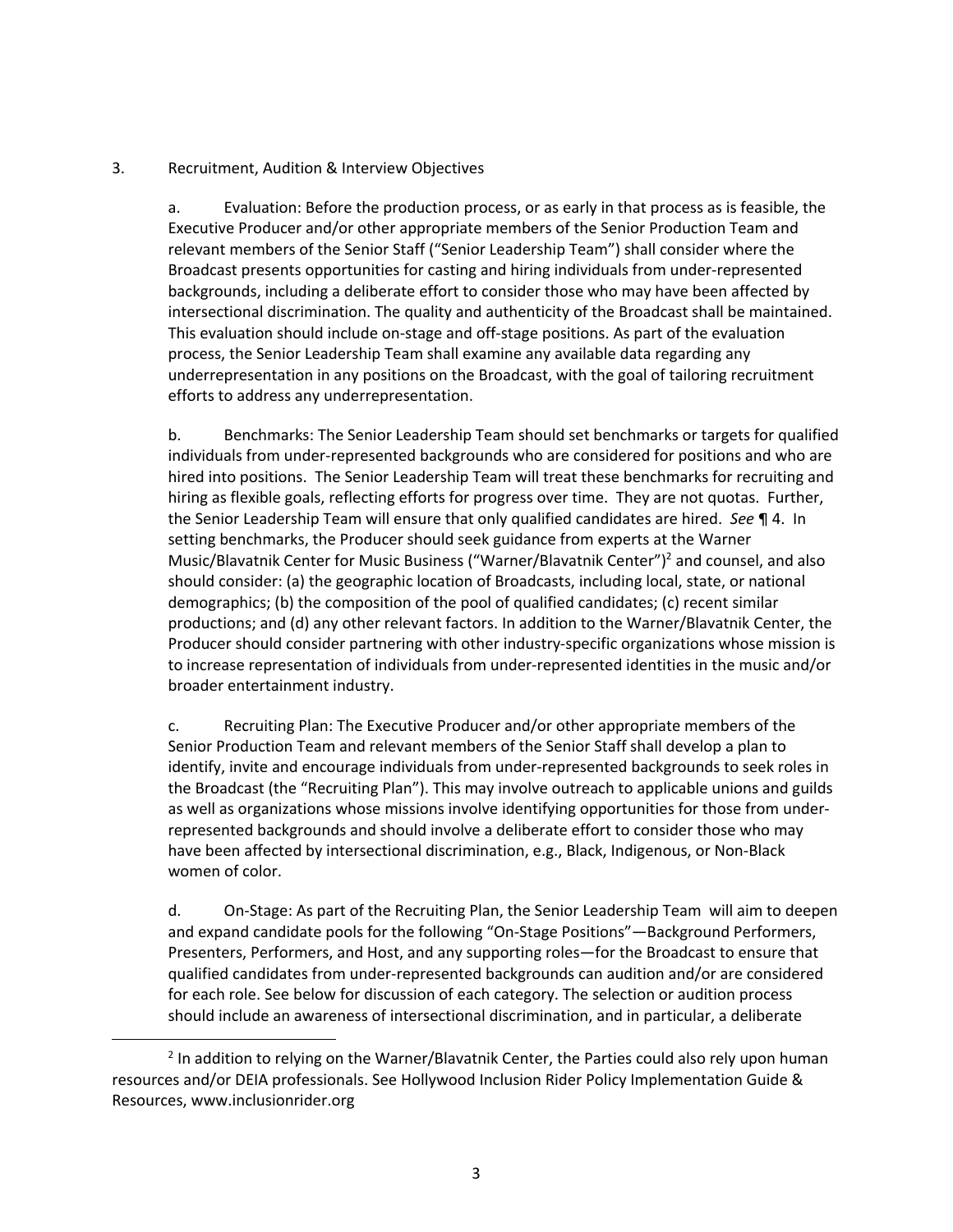effort to seek out and consider individuals from those groups that have been most marginalized or disadvantaged.

i. Host: At least 1/3 of the candidates considered by the Senior Leadership Team for Host(s) of the Broadcast shall be members of under-represented communities. To determine which identities have been underrepresented, the Executive Producer and/or other appropriate members of the Senior Production Team or Television Committee shall consider GRAMMY Awards hosts over the last 20 years, excluding years when there was no host for the Broadcast. This analysis should encompass an intersectional equity perspective.

ii. Presenters & Performers: Although Presenters and Performers are traditionally drawn from among the GRAMMY nominees, if that pool is not sufficiently diverse, which is to be determined by the Executive Producer in consultation with the Warner/Blavatnik Center, the Senior Leadership Team should expand the slate of those being considered to increase diversity such that at least 1/3 of those individuals considered for each Presenter/Performer slot are from any under-represented background. To determine which identities have been underrepresented, the Senior Leadership Team shall consider GRAMMY Awards Presenters and Performers from the last 20 ceremonies.

iii. Background Performers and Supporting Roles: The RA will share the Inclusion Rider with Performers to assist efforts to deepen and diversity representation in Performers' hiring decisions of background performers and other supporting roles, recognizing the important opportunity that these positions offer for expanding pipelines for diverse representation and the leadership of many Performers in this area.

e. Off-Stage: In addition to On-Stage positions, the Senior Leadership Team also should seek to recruit individuals from under-represented groups for "Relevant Off-Stage Positions" (defined below). To that end, before the hiring process begins, the Senior Leadership Team should use any available data to determine positions in which individuals from underrepresented communities may have been underrepresented; this analysis should be positionspecific. The recruiting process should include an awareness of intersectional discrimination, and in particular, a deliberate effort to seek out and consider individuals from those groups that have been most marginalized or disadvantaged. The Senior Leadership Team should strive to consider for employment a pool that is at least 1/3 comprised of qualified individuals from under-represented communities for each of the Relevant Off-Stage Positions.<sup>3</sup> These goals are not rigid. For example, if a good faith recruiting effort yields a candidate pool that does not contain enough qualified candidates to permit consideration of a pool that is at 1/3 comprised of individuals from under-represented backgrounds, the Senior Leadership Team will not be obligated to reach this target.

 $3$  Relevant Off-Stage Positions are: Development and Production: Art Design & Direction, Director of Photography/Cinematographer, Production Designer, Sound, 1st Assistant Director, 2nd Assistant Director, Costume Designer, Line Producers, Stylists, Hair, Makeup.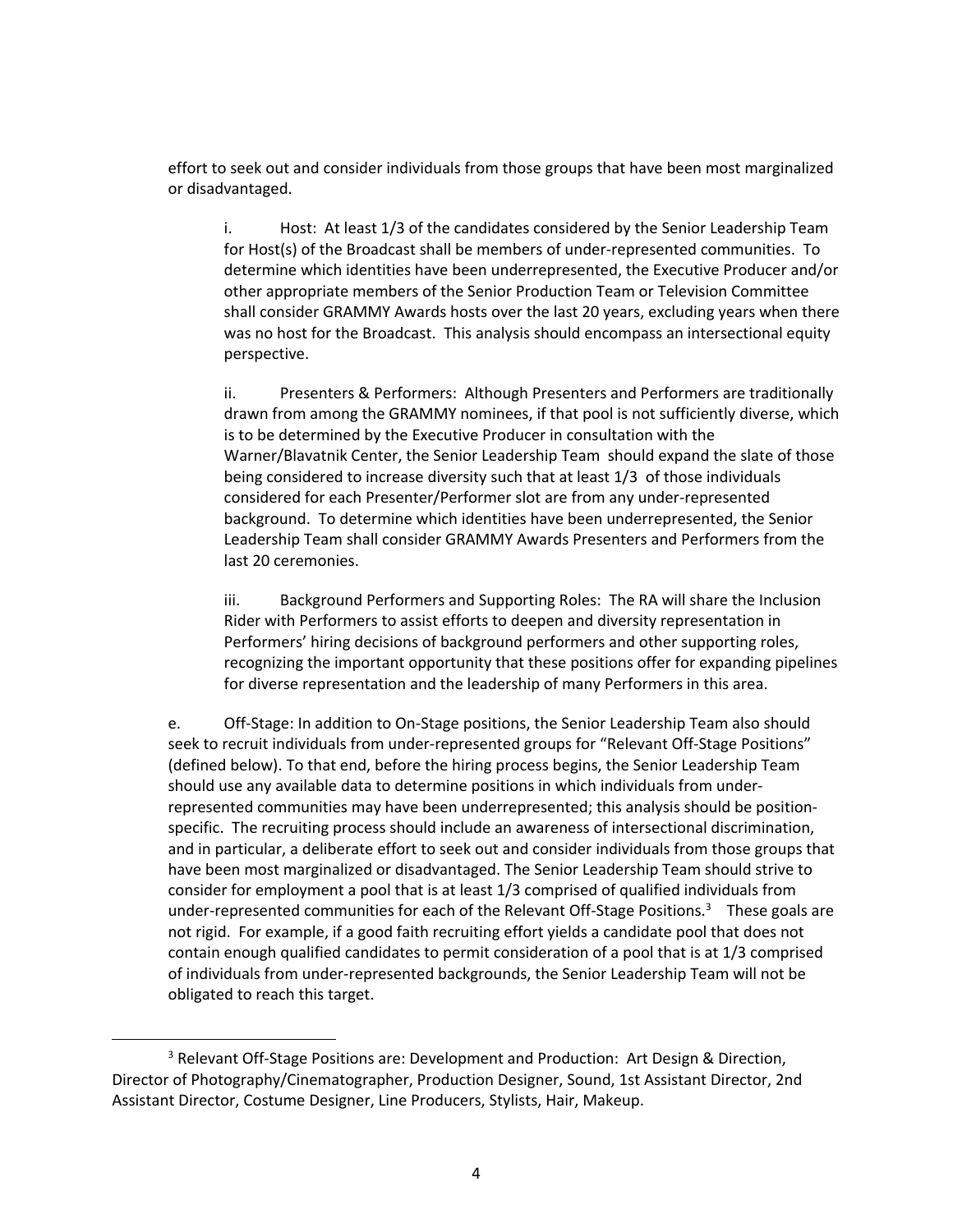f. Reasonable Accommodations: The Production Company shall provide reasonable accommodations to On-Stage and Off-Stage individuals with disabilities, in accordance with any applicable federal and state law. In addition, the Production Company shall take affirmative steps to tailor the audition, recruiting, and hiring processes to minimize or eliminate any barriers that exist for individuals with mental or physical disabilities to apply for positions on the Broadcasts. For example, the Production Company shall endeavor to make facilities accessible to individuals with mobility limitations , provide interpreters at interviews or auditions, and make accommodations for individuals with visual disabilities, among other potential accommodations.

g. Gender-Neutral Facilities: All reasonable efforts will be made to ensure that there are gender-neutral restrooms available at the event locations for Attendees, Host and Presenters, Performers, Background Performers, Honorees, and Crew.

h. Land Acknowledgement: All reasonable efforts will be made to ensure that interviews and auditions create the opportunity for meaningful acknowledgement of Indigenous peoples' past and present relationship to the land on which these interviews and auditions are taking place and where activity related to the Broadcast occurs.<sup>4</sup>

4. Hiring Objectives:

a. Hiring for On-Stage Positions: Consistent with achieving production authenticity and quality, the Senior Leadership Team shall affirmatively seek opportunities to cast qualified members of under-represented groups in all On-Stage Positions, *see* ¶3d, including the goodfaith consideration of intersectional discrimination.

b. Hiring for Off-Stage Positions: For all Relevant Off-Stage Positions, *see* ¶3e, the Senior Leadership Team shall affirmatively seek opportunities to select qualified and available individuals from under-represented groups, including the good-faith consideration of intersectional discrimination.

c. No Quotas: Efforts to cast and hire qualified candidates from under-represented backgrounds into On-Stage and Off-Stage Positions do not reflect quotas, but conscious efforts to overcome historical bias in the industry to move toward more equitable representation, while ensuring that all individuals cast and hired are qualified for their positions.

5. Confidentiality in Collection, Maintenance, and Use of Data: The data collected pursuant to §6 below shall remain confidential and anonymous in its disaggregated form and should be maintained separate from any job applications. Data may be used by Warner/Blavatnik Center or the Recording Academy to inform research regarding diversity and inclusion in music and production, in a manner consistent with local, state, and federal law.

<sup>&</sup>lt;sup>4</sup> See Hollywood Inclusion Rider Resources, www.inclusionrider.org, for land acknowledgement guidance.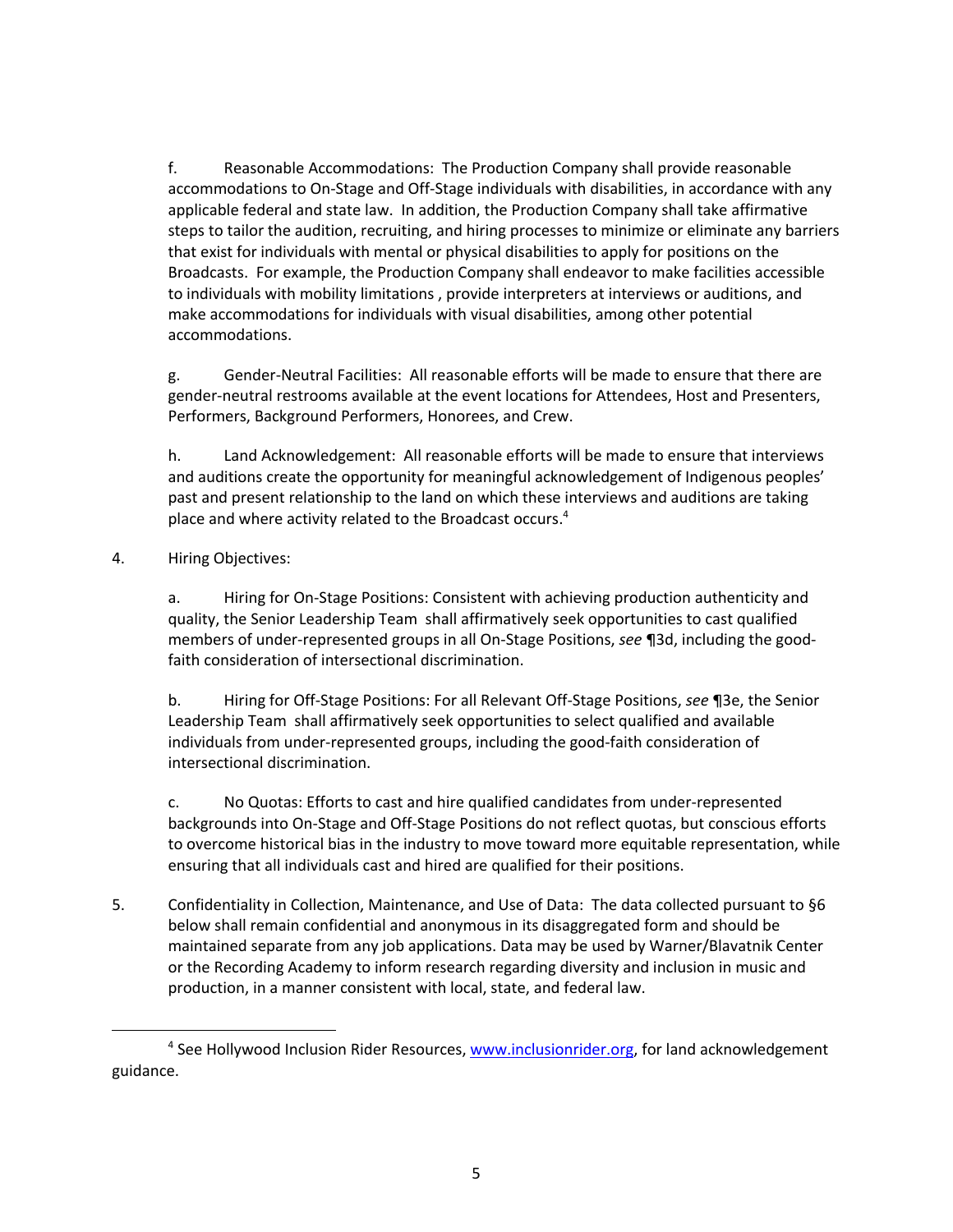6. Data Collection & Reporting: Gathering information about efforts to deepen diversity and representation on the Broadcasts is central to creating a culture of progress and accountability for advancing diversity, equity, inclusion, and accessibility. Such collection of information must be undertaken in a manner consistent with local, state, and federal law, including Title VII of the Civil Rights Act and the Americans with Disabilities Act.

a. To that end, the Parties should invite candidates for On-Stage and Off-Stage Positions to voluntarily provide self-identification information, as described below, making clear that (i) providing information is voluntary, (ii) information will be kept confidential and separate from application materials, and (iii) refusal to self-identify will not subject the person to any adverse treatment; and (iv) information will only be utilized in a manner consistent with state and federal law. Invitations to provide self-identification information must be accompanied by a statement affirming the value of diversity and explaining the purpose of data collection to enhance diversity and inclusion for the Broadcast.

b. This data collection effort will utilize U.S. Census designations for race and ethnicity and gender. Candidates for on-stage and off-stage roles should be given the option to, or invited to, voluntarily write-in their ethnic or racial background or tribal affiliation, sexual orientation, gender identity, and/or disability status, <sup>5</sup> or to decline to provide this information.

c. The Senior Leadership Team<sup>6</sup> shall provide a report containing the following comprehensive data to Warner/Blavatnik Center following the Broadcast:

i. the total number of individuals who auditioned, interviewed for, or were considered for each On-Stage or Relevant Off-Stage Position. This reporting shall be maintained in a confidential manner, consistent with the approach used for other HR information, but separate from application materials;

ii. the number of those who auditioned, interviewed for, or were considered for each On-Stage or Relevant Off-Stage Position, who identified as:

- (1) women;
- (2) Black, Indigenous, Hispanic or Latino/a/x, AAPI, and/or any other people of color;
- (3) people with disabilities;
- (4) LGBTQ+;

 $6$  The Production Company will utilize its best efforts to collect and report this information, recognizing that it may need to partner with vendors charged with certain hiring determinations, to gather this information. The Production Company expects vendors will follow the Production Company's leadership in implementing the Inclusion Rider.

<sup>&</sup>lt;sup>6</sup> The Production Company will utilize its best efforts to collect and report this information, recognizing that it may need to partner with vendors charged with certain hiring determinations, to gather this information. The Production Company expects vendors will follow the Production Company's leadership in implementing the Inclusion Rider.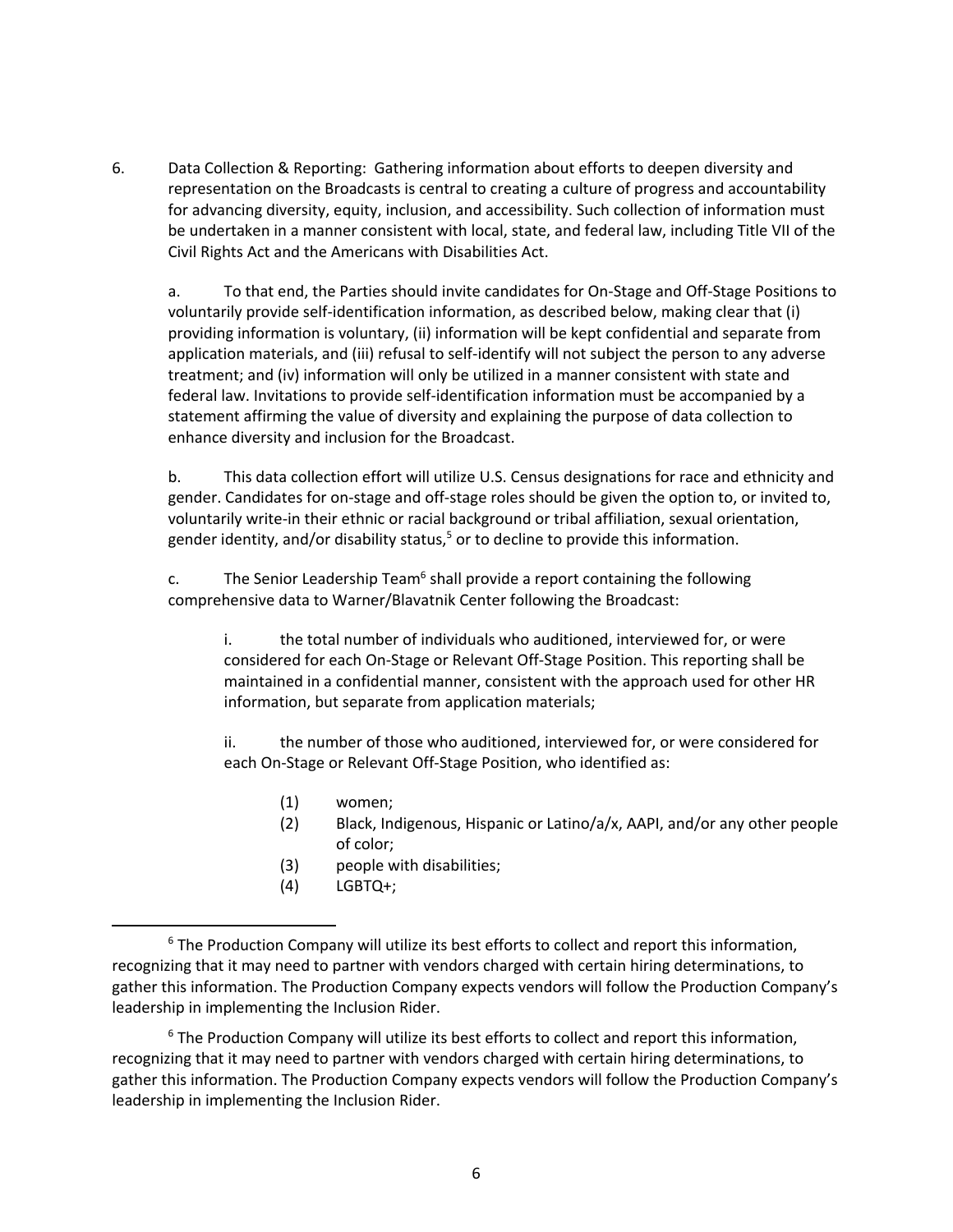- (5) people over age 40;
- (6) a combination of diverse qualities identified in (a-e);

iii. the number of individuals from any under-represented groups who were cast in On-Stage Positions;

iv. the number of individuals from any under-represented groups who were hired for the Relevant Off-Stage Positions, based on available data;

v. if requested, information regarding or documentation of efforts made to identify and recruit qualified individuals from under-represented groups for On-Stage or Relevant Off-Stage Positions, including emails or records of telephone calls to individuals, lists of individuals considered, or memoranda or emails documenting efforts. The Production Company should provide, as a matter of course, a short narrative regarding posting, recruiting, and networking procedures for On-Stage or Relevant Off-Stage Positions for the Broadcast.

7. Accountability or Compliance: This section provides a mechanism for determining whether the Recording Academy and Production Company complied with this Inclusion Rider's stated purposes of facilitating greater diversity in auditioning/interviewing and casting/hiring qualified individuals from under-represented groups and sets forth meaningful monetary consequences and suggested actions where the terms of this Inclusion Rider were not satisfied, in support of addressing barriers to hiring for qualified people from under-represented backgrounds.<sup>7</sup>

a. Whether the Recording Academy and Production Company have complied with this Inclusion Rider for On-Stage or Relevant Off-Stage Positions will be determined in consultation with Warner/Blavatnik Center, which will undertake analysis of the totality of the data and information gathered through the process set forth in  $\P$  $\P$ 3, 4, and 6, including the efforts made to analyze existing data, identify areas and/or communities of underrepresentation, and benchmark(s) or inclusive hiring targets established, adherence to the Recruiting Plan(s), data or information regarding the available pipeline of qualified candidates for each position, the demographics of those cast and hired, and any other relevant data or anecdotal information. The analysis will be completed by Warner/Blavatnik Center in accordance with documented methods for evaluation.

b. If the determination is made that the Recording Academy and Production Company have failed to satisfy the terms and commitments of this Inclusion Rider for On-Stage or Off-Stage roles, the Recording Academy shall make a contribution of \$100,000 to organizations whose work is committing to advancing toward equity in the music industry. Potential recipient organizations are MusiCares**,** the Quinn Coleman Fund for emerging Black Creators (housed at the GRAMMY Museum), Color Of Change, Black Music Collective, GLAAD, Arizona State University (Women in the Mix Study), Berklee College of Music (Women in the Mix Study), and

 $7$  The spirit of this Inclusion Rider is that the Parties do not treat this good-faith accountability provision as a "cost of doing business" but rather as an opportunity for self-reflection, commitment to improving practices and pipelines, and re-commitment to implementing inclusive hiring practices.